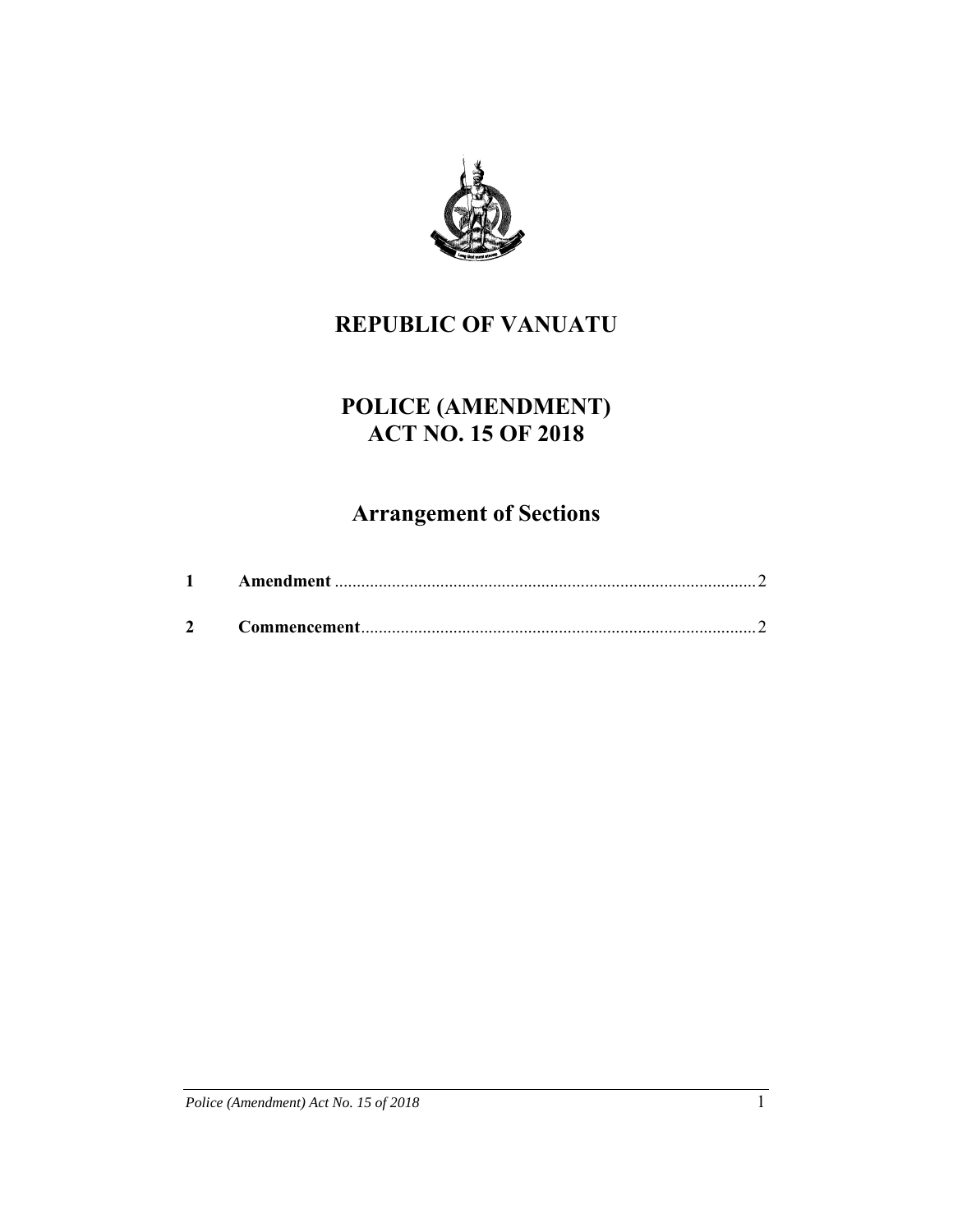### **REPUBLIC OF VANUATU**

**Assent: 06/07/2018 Commencement: 10/07/2018** 

### **POLICE (AMENDMENT) ACT NO. 15 OF 2018**

An Act to amend the Police Act [CAP 105].

Be it enacted by the President and Parliament as follows-

#### **1 Amendment**

The Police Act [CAP 105] is amended as set out in the Schedule.

### **2 Commencement**

This Act commences on the day on which it is published in the Gazette.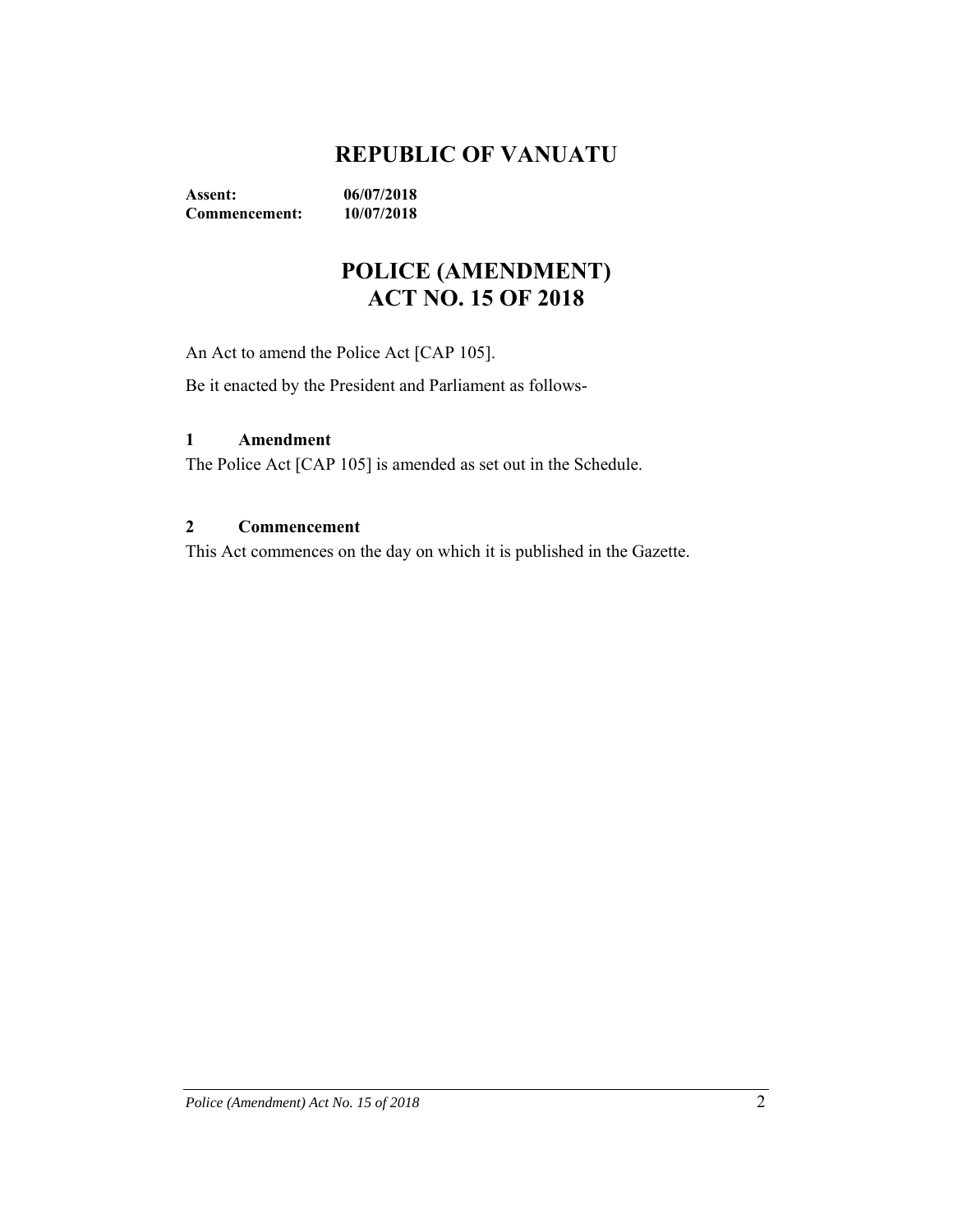### **SCHEDULE**

### **AMENDMENTS OF THE POLICE ACT [CAP 105]**

### **1 After Part 4**

Insert

### **"PART 4A COMMUNITY POST**

### **45C Establishment of Community Post**

The Commissioner may establish a community post within defined geographical areas for purposes of providing security services to persons within that area.

### **45D Appointment of member of a Community Post**

The Commissioner may appoint suitable persons to be members of a Community Post to serve within defined geographical areas.

### **45E Powers of members of a Community Post**

- (1) The Commissioner may vest such powers as provided under Part 4 of this Act to any member of a Community Post.
- (2) A power vested under subsection (1),is not limited to any geographical area in respect of which that member is appointed.

### **45F Removal of a member of a Community Post**

- (1) If the Commissioner, after inquiry, is satisfied that a member has failed to meet reasonable performance standards, the Commissioner may remove that person as a member of a Community Post.
- (2) Whenever an inquiry is made in respect of the performance of a member of a Community Post under this section, that member must be informed in writing of the allegations made against him or her and he or she may within 14 days, respond in writing to the Commissioner, on the allegations.
- (3) Before reaching a decision, the Commissioner must take into account any response made under subsection (2).